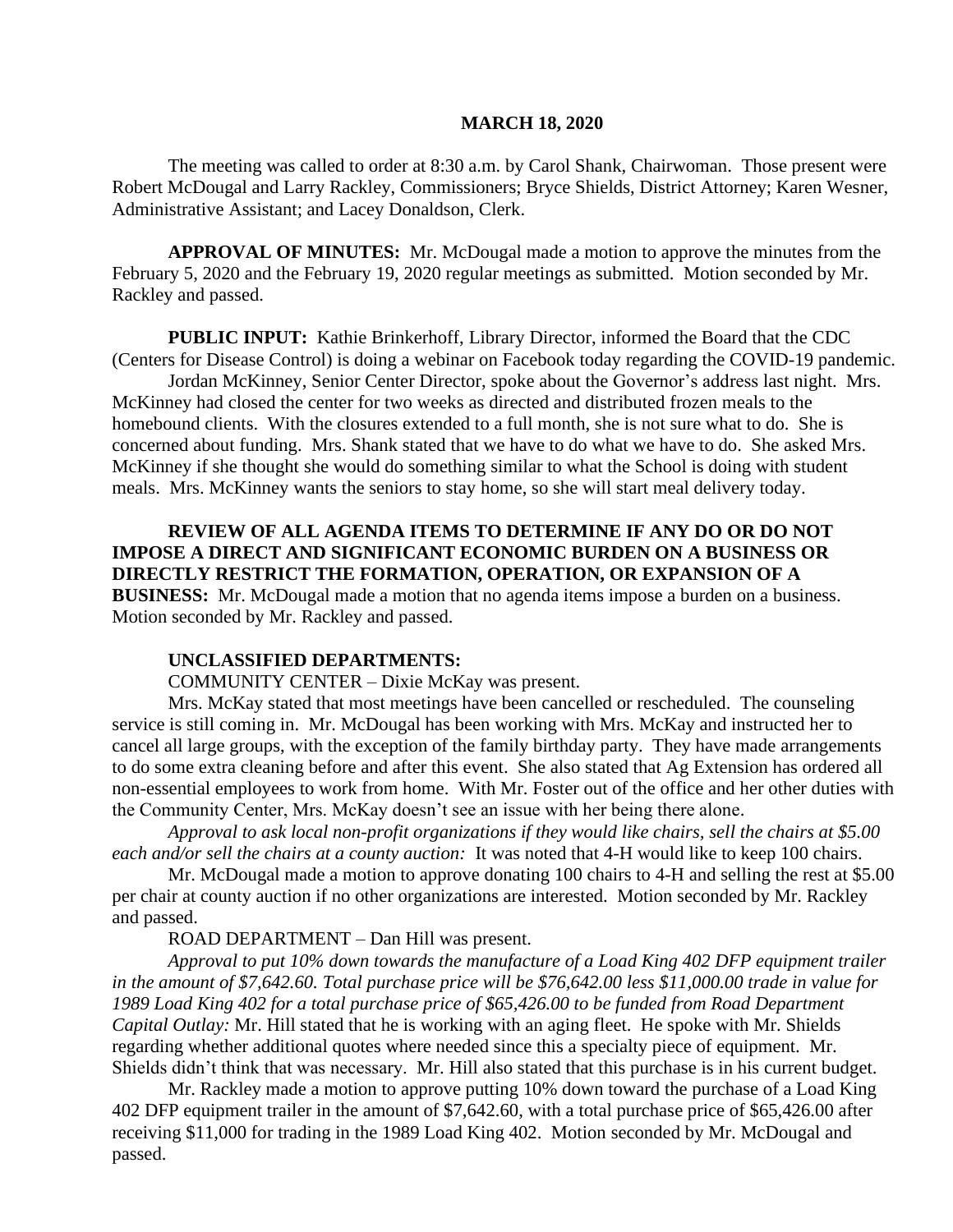*Update:* Mr. Hill reported that they are finishing up burning weeds on the road shoulders in Rye Patch. They are preparing for some chip sealing by filling cracks on Reservoir Road. They will also be doing Irish American Road. While the weather was dry, some of the crew helped out at the Landfill. They also did some gravel work at the ball fields for Mr. Handka. With the recent rain they were able to blade Pitt Taylor and the Trap Club Road. They are now blading toward Half-Way House and in Jersey Valley.

LANDFILL  $&$  RECYCLING – Mr. Hill reported that they have been dealing with wind-blown litter. They had planned on the Prison Crew coming out to pick it up, but that has been cancelled. The Landfill still haven't received an inspection and probably won't anytime soon with the COVID-19 precautions. Mr. Hill also reported that he had tried to get the blasting project done without going to bid, but he has had several companies interested, so he will put an item on a future agenda for approval to go to bid.

Mr. Rackley stated that the Recycling Center will be closed until April 10<sup>th</sup>.

PERSHING COUNTY FIRE/AMBULANCE DEPARTMENTS –

*GRASS VALLEY FIRE DEPARTMENT:* Chief Sean Burke was present.

Chief Burke reported that there are no confirmed cases of COVID-19 in Grass Valley, but they are taking all the necessary precautions. With the recent wet weather, the fire danger has been temporarily reduced.

# **GRASS VALLEY ADVISORY BOARD:** Sean Burke was present.

Mr. Burke stated that they have cancelled the next advisory board meeting and instructed all other meetings held at the Community Center to be postponed as well.

DISCUSSION REGARDING FINES FOR LITTERING AND POSTING SIGNS FOR LITTERING – Mr. Burke stated that he doesn't believe that there are any littering signs left. The actual transfer site looks good, and the local church did a clean-up the other weekend. The Sheriff will also be having a few inmates clean-up from the Church down.

Mr. McDougal stated that he feels we need to find out what the maximum fine is and if the Board needs to pass an Ordinance, it should be set at that maximum fine throughout the county. Mr. Shields stated that State Law sets the fine for littering at \$1,000 and up to 6 months in jail, so no action is needed by the Board.

Mr. McDougal also stated that there needs to be signage for illegal dumping as well. Mr. Burke stated that whatever advertisement or notice that the Board can provide would go a long way regarding public awareness.

Mr. Shields stated that the fine for illegal dumping is the same as littering.

Mr. McDougal made a motion to direct the Road Department to post signs regarding littering and illegal dumping in the Grass Valley area in consultation with the Advisory Board and the District Attorney. Motion seconded by Mr. Rackley and passed.

Mr. Burke stated that they have already designated a space at the Community Center for DVI (Domestic Violence Intervention) and have the key available when the Commission approves the usage.

# **UNCLASSIFIED DEPARTMENTS, CONT.D:**

BUILDINGS AND GROUNDS – John Handka was present.

Mr. Handka reported that the new playground equipment arrived this morning. In preparation for warmer weather, they will be starting to weed and feed at the ball fields. Mr. Handka thanked the Road Department for the work they did at the ball fields. He also stated that after the season ended last fall, youth soccer did not pick up any of their equipment off the grass. He has informed Mrs. Wilcox, Rec Board secretary, but she has been unable to reach anyone. Mr. McDougal also stated that the Recreation Board would like the grass field maintained as best as possible for this season, with the anticipation that in the fall it can be torn out and reseeded or new sod put down.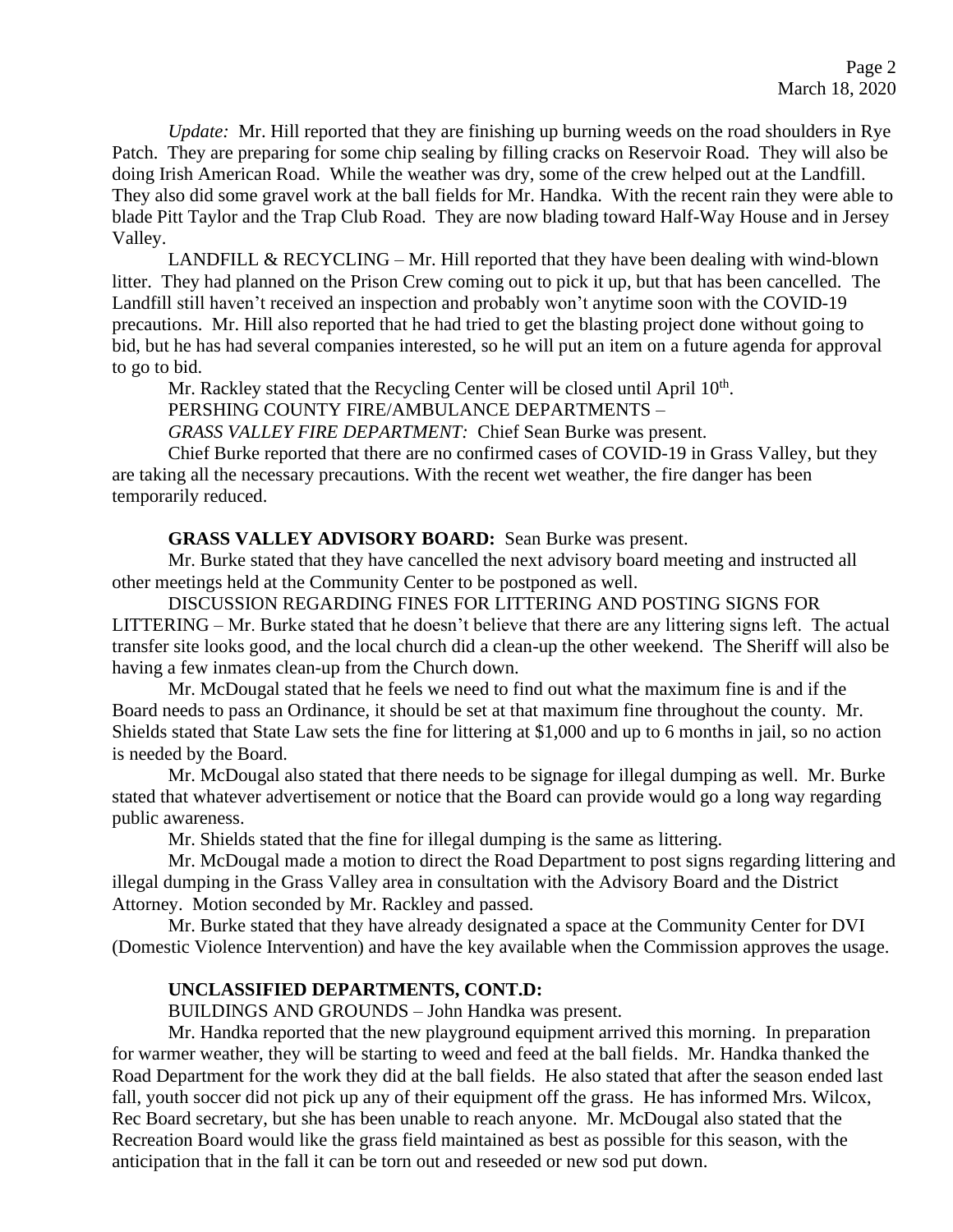Mr. McDougal thanked Mr. Handka, saying that he is very pleased with the Law Library remodel.

RYE PATCH FIRE DEPARTMENT – *Approval to go to bid for fire house expansion and update to existing building; Approval to contract with surveyor to prepare documents necessary for reversion to acreage for APN's #010-452-05 and 010-452-07:* Mr. McDougal made a motion to go to bid for the Rye Patch Fire House Expansion. Motion seconded by Mr. Rackley and passed.

Mr. McDougal made a motion to go to bid to update the existing building. Motion seconded by Mr. Rackley and passed.

Mr. McDougal made a motion to request proposals from surveyors to prepare documents necessary for reversion to acreage for APN #010-452-05 and 010-452-07 up to \$1,500.00. Motion seconded by Mr. Rackley and passed.

SAFETY/CHN/CEMETERY – Cheryl Haas was present.

Ms. Haas stated that they continue to receive daily updates on COVID-19. All Community Health Clinics throughout the state are closed. Staff is available to answer phones. We won't have a nurse in our office until at least mid-April. Ms. Haas has rescheduled any patients that had appointments. Ms. Haas also stated that they just received some more PPE (Personal Protective Equipment) supplies.

Safety – Ms. Haas stated that we have transitioned to the new Absorb e-learning. One new employee has gone through the new training.

Cemetery – Ms. Haas has the agreement to purchase new software. She has been doing the prep work for the GPS mapping.

*Approval of agreement with Gateway Mapping, Inc. (Spatial Generations) for software and GPS mapping services (costs have already been approved and will be paid out of Software Upgrades in the Capital Improvements Fund):* Mr. McDougal made a motion to approve the agreement as presented. Motion seconded by Mr. Rackley and passed.

PERSHING COUNTY EMERGENCY OPERATIONS MANAGER, LEPC UPDATE – Charlie Sparke was present.

Mr. Sparke stated that he had an email Monday from the State asking if we were interested in a drive-through COVID-19 testing pod. The email was sent at 3:17 p.m. and a response was needed by 4:00 p.m., so Mr. Sparke was unable to respond. Ms. Haas stated that she did not receive any information through Community Health.

*Approval of 2021 SERC (State Emergency Response Commission) OPTE Grant in the amount of \$29,000.00:* Mr. Sparke stated that this would provide SCBAs (Self-Contained Breathing Apparatus) for the rural departments.

Mr. McDougal made a motion to approve the submission of the 2021 SERC OPTE grant in the amount of \$28,690.00. Motion seconded by Mr. Rackley and passed.

Mr. Sparke also spoke about the LEPC meeting that was held regarding COVID-19. The State is moving forward with closures. Our local grocery store is low on necessities as people are coming from out of state to buy things.

Mr. Sparke stated that the Federal grant still hasn't been released. Mr. Sparke stated that the equipment for the 2020 SERC grant hasn't been ordered yet as the approval was delayed so long that none of the quotes are valid. He is going to try to get things ordered today. One of the items was software to update a program the Lovelock Fire Department is using, but they didn't realize there was a \$3,000 yearly fee, so they do not want it. A change order request can be submitted to use that money for something else.

Later in the morning Mr. Sparke also informed the Board that he was supposed to purchase two laptops using the State grant, but had held off as there were questions regarding whether we were in compliance. They aren't needed, so this will just reduce our grant match. He also informed the Board that the April  $2<sup>nd</sup>$  LEPC meeting will be postponed.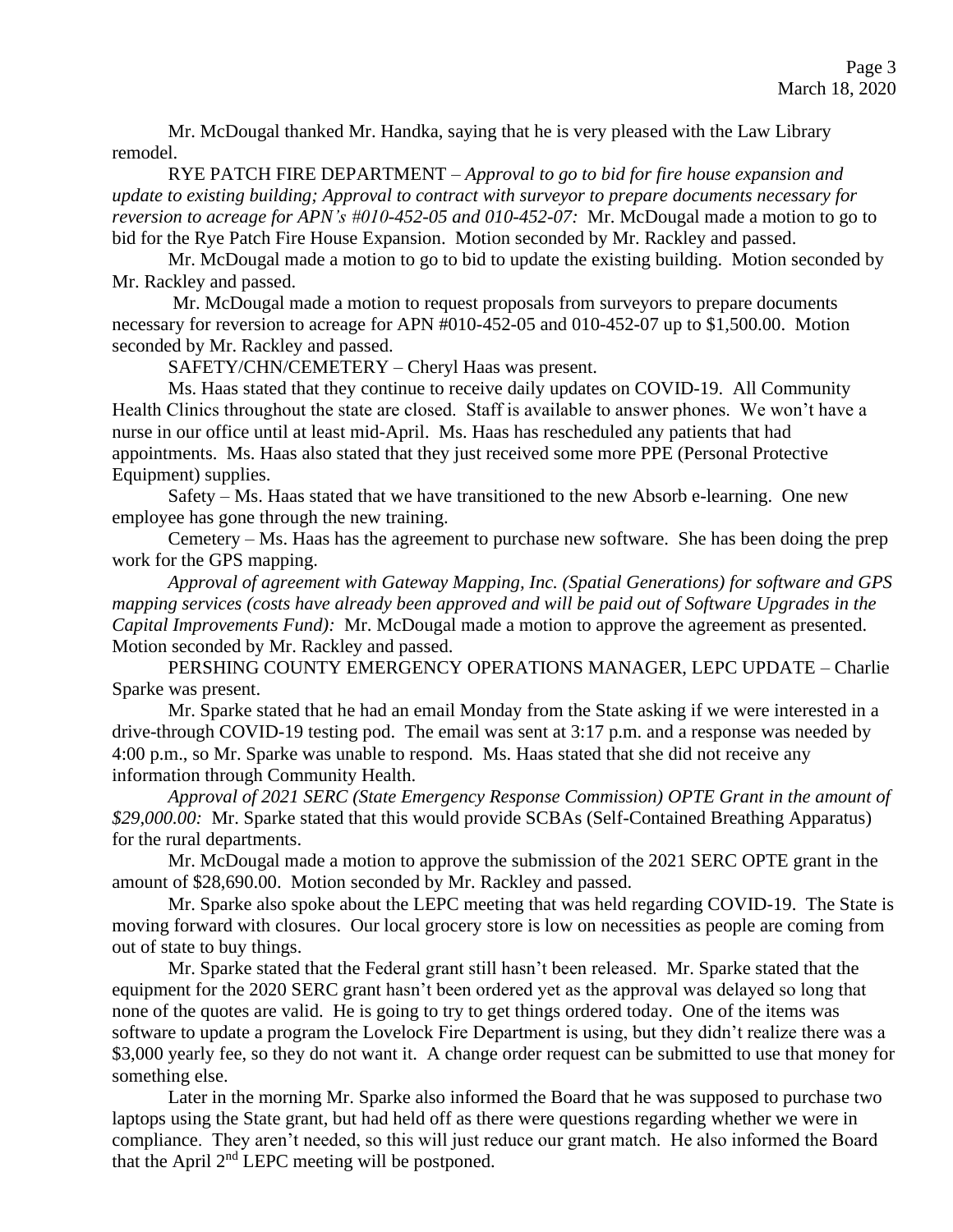ECONOMIC DEVELOPMENT – *Request by JOIN, Inc. for a letter of support to Nevada Works for the upcoming grant cycle:* Mr. Rackley made a motion to approve the request by JOIN, Inc. for a letter of support to Nevada Works for the upcoming grant cycle. Motion seconded by Mr. McDougal and passed.

LIBRARY – Kathie Brinkerhoff was present.

Ms. Brinkerhoff stated that the Library is currently closed. The Library Board has a policy that the Library will close if the schools close because of illness. The staff has plenty to keep them busy. Ms. Brinkerhoff stated that if someone calls for a specific book they can check them out and deliver to the door. They are cleaning all the books when they come back in.

*Approval to apply for a \$10,000.00 LSTA (Library Services and Technology Act) Mini grant for 2020-2021, with a 10% match requirement which is covered by staff time:* Mr. Rackley made a motion to approve the submittal of a \$10,000.00 LSTA Mini Grant for 2020-2021 with a 10% match, which is covered by staff time. Motion seconded by Mr. McDougal and passed.

*Approval to advertise/hire vacant Administrative Clerk I/II position:* Ms. Brinkerhoff stated that this is a half-time position. Sharron Garcia's last day is March  $27<sup>th</sup>$ .

Mr. McDougal made a motion to approve the advertising and hiring to fill the vacant half-time Administrative Clerk I/II position at the Library. Motion seconded by Mr. Rackley and passed.

There was discussion about the interviewing process. Ms. Brinkerhoff and Mrs. Wesner thought there was plenty of room for social distancing during the interviews. Ms. Brinkerhoff stated that it would be at least three weeks until interviews are held.

### **ELECTED DEPARTMENTS:**

LACEY DONALDSON, CLERK-TREASURER – Mrs. Donaldson reported that the office is currently closed to the public. A drop-box has been placed in the corridor for any tax payments or filings. Appointments can be made for Marriage Licenses. Those needing the Food Bank will be able to continue to go on Mondays and Thursdays and will not need a voucher at this time.

*Approval of corrections/changes to the Tax Roll:* One correction to the Tax Roll was given to the Board. This is a mobile home that was removed from the County some time ago.

Mr. McDougal made a motion to approve the correction to the Tax Roll as presented. Motion seconded by Mr. Rackley and passed.

RENE CHILDS, RECORDER-AUDITOR – Mrs. Childs stated that she received the final revenue numbers from the State. She will go over those figures this afternoon at the budget workshop. The Recorder-Auditor's office is also closed to public. They have also placed a drop-box in the corridor, along with instructions to record online.

LAUREEN BASSO-CERINI, ASSESSOR – Ms. Basso-Cerini stated that the DMV is closed as of last night. The Spring Assessor's Conference in Lander County has been cancelled. Devnet is working remotely and is available if the need arises.

BRYCE SHIELDS, DISTRICT ATTORNEY – *Approval of contract with Karpel Solutions for Case Management Software in the amount of \$37,200.00, \$5,375.00 annual fee and \$2,500.00 travel for training for first year to be paid from the Capital Improvement Software Fund:* Mr. McDougal made a motion to approve the contract with Karpel Solutions for Case Management Software in the amount of \$37,200.00, plus \$5,375.00 annual fee and \$2,500.00 for travel to training, to be paid out of the Capital Improvement Fund. Motion seconded by Mr. Rackley and passed.

JERRY ALLEN, SHERIFF – Sheriff Allen reported that there are currently 13 inmates in custody. They have added additional screening questions related to COVID-10 for inmates coming into facility. They are also sanitizing the jail several times per day. Sheriff Allen also stated that the Sheriff's office will no longer be offering fingerprint services at this time, as they have no way of isolating those people from inmates and staff.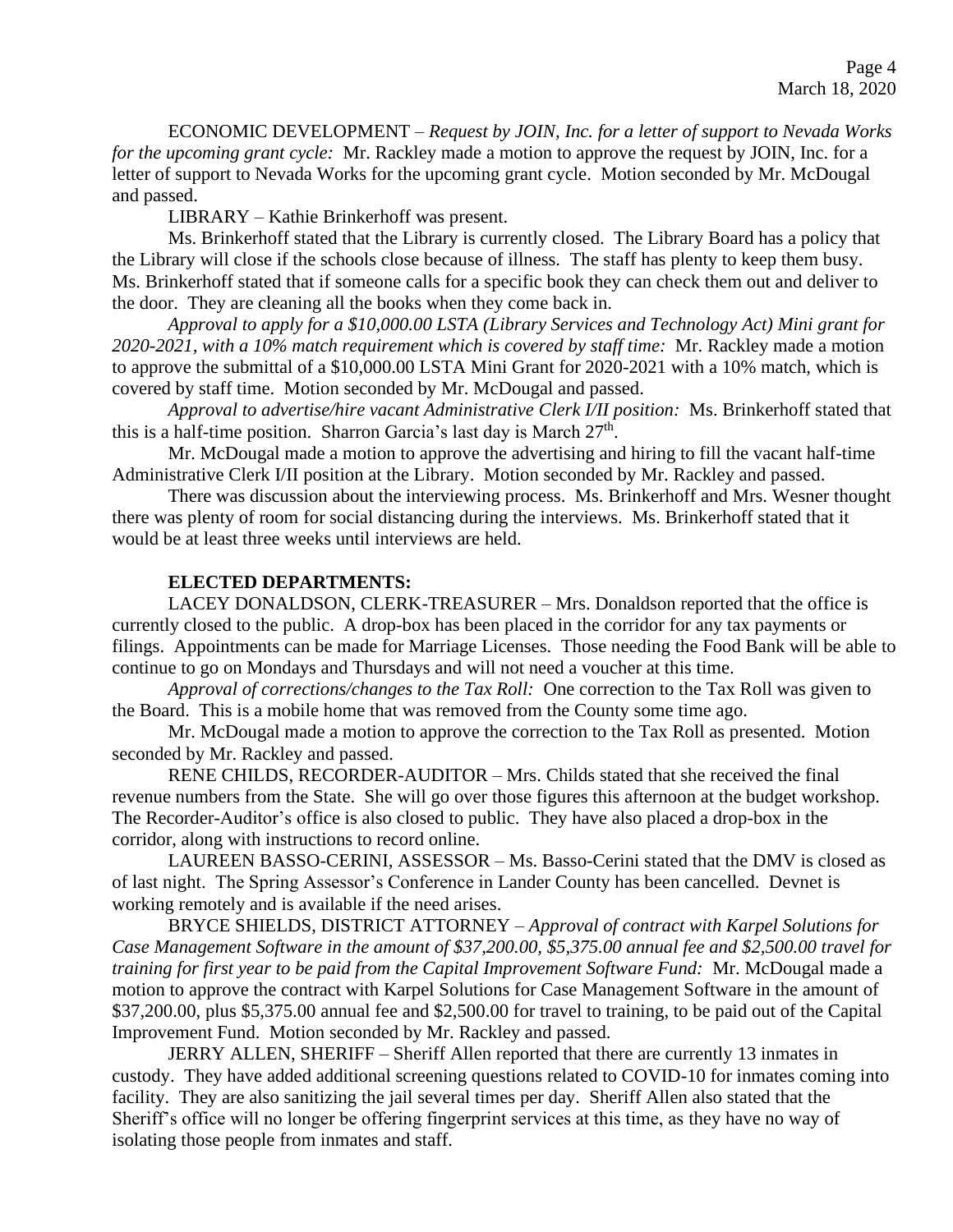Sheriff Allen stated that they do have PPE (Personal Protective Equipment), but he is trying to obtain more supplies. As reported by Sean Burke, a couple inmates will be in Grass Valley tomorrow to clean up trash on the side of the roads.

*Approval to purchase RIMS module to interface with District Attorney's new Karpel product, cost \$1,705.00 with funding to come from Capital Improvements Software funding or equivalent:* Mr. McDougal made a motion to approve the purchase of the RIMS module to interface with the District Attorney's new Karpel product in the amount of \$1,705.00.00 to be paid out of the Capital Improvement Fund. Motion seconded by Mr. Rackley and passed.

**UPDATE ON PROGRESS OF SITE LOCATION, DESIGN, FUNDING, AMENITITES AND CONSTRUCTION OF FUTURE LAW ENFORCEMENT CENTER:** Mr. Rackley reported that we are still two weeks out for the appraisal to be completed on the 9th Street property.

**PROCLAMATIONS AND AWARDS:** NATIONAL COUNTY GOVERNMENT MONTH, APRIL 2020 "COUNTIES MATTER" – Mrs. Shank made a motion and read the Proclamation declaring April 2020 National County Government Month. Motion seconded by Mr. McDougal and passed.

**DERBY FIELD AIRPORT:** APPROVAL FOR HIGHER ROOM RATE FOR COMMISSIONER LARRY RACKLEY TO ATTEND THE NEVADA AIRPORT ASSOCIATION ANNUAL CONFERENCE IN TONOPAH, NV, APRIL 6-8, 2020 – Mr. McDougal made a motion to approve the higher room rate for Commissioner Rackley to attend the Nevada Airport Association Annual Conference in Tonopah, Nevada, April 6-8, 2020. Motion seconded by Mrs. Shank and passed. Mr. Rackley stated that there is a meeting today to determine whether the conference will be held or not.

**BOARD APPOINTMENTS/RESIGNATIONS:** PLANNING COMMISSION – A letter of interest for the Planning Commission was received from Tori Apperson, a Grass Valley resident. Mr. McDougal made a motion to appoint Tori Apperson to the Planning Commission. Motion seconded by Mr. Rackley and passed.

A letter of resignation from the Recreation Board was also received from Tom Donaldson. An action item will be put on the next agenda to accept the resignation.

**UNIONVILLE CEMETERY:** APPROVAL TO NOTIFY THE BUREAU OF LAND MANAGEMENT THAT PERSHING COUNTY WANTS TO PROCEED WITH THE PURCHASE OF 10 ACRES APPRAISED AT FAIR MARKET VALUE IN THE AMOUNT OF \$3,250.00 WITH NO REVERSION CLAUSE – Mrs. Shank stated that the BLM is questioning whether the appraisal is still good. The BLM is the one that took so long to act on the project, so the Board was in agreement that if another appraisal is requested, that the BLM pay for it.

Mr. McDougal made a motion to approve notifying the BLM that Pershing County wants to proceed with the purchase of 10 acres appraised at Fair Market Value in the amount of \$3,250.00 with no reversion clause. Motion seconded by Mr. Rackley and passed.

**2021 WELFARE SET-ASIDE ALLOCATION-CONFIRMATION FROM PERSHING COUNTY TO EITHER ACCEPT OR REJECT FUNDING IN THE AMOUNT OF \$2,623.00; IF FUNDING IS ACCEPTED, APPROVAL TO COMPLETE WSAP FUNDING APPLICATION BY APRIL 28, 2020:** It was noted that the response was due by March 6, 2020. The funding will be reallocated to participating counties.

Mr. McDougal made a motion to reject the funding in the amount of \$2,623.00. Motion seconded by Mr. Rackley and passed.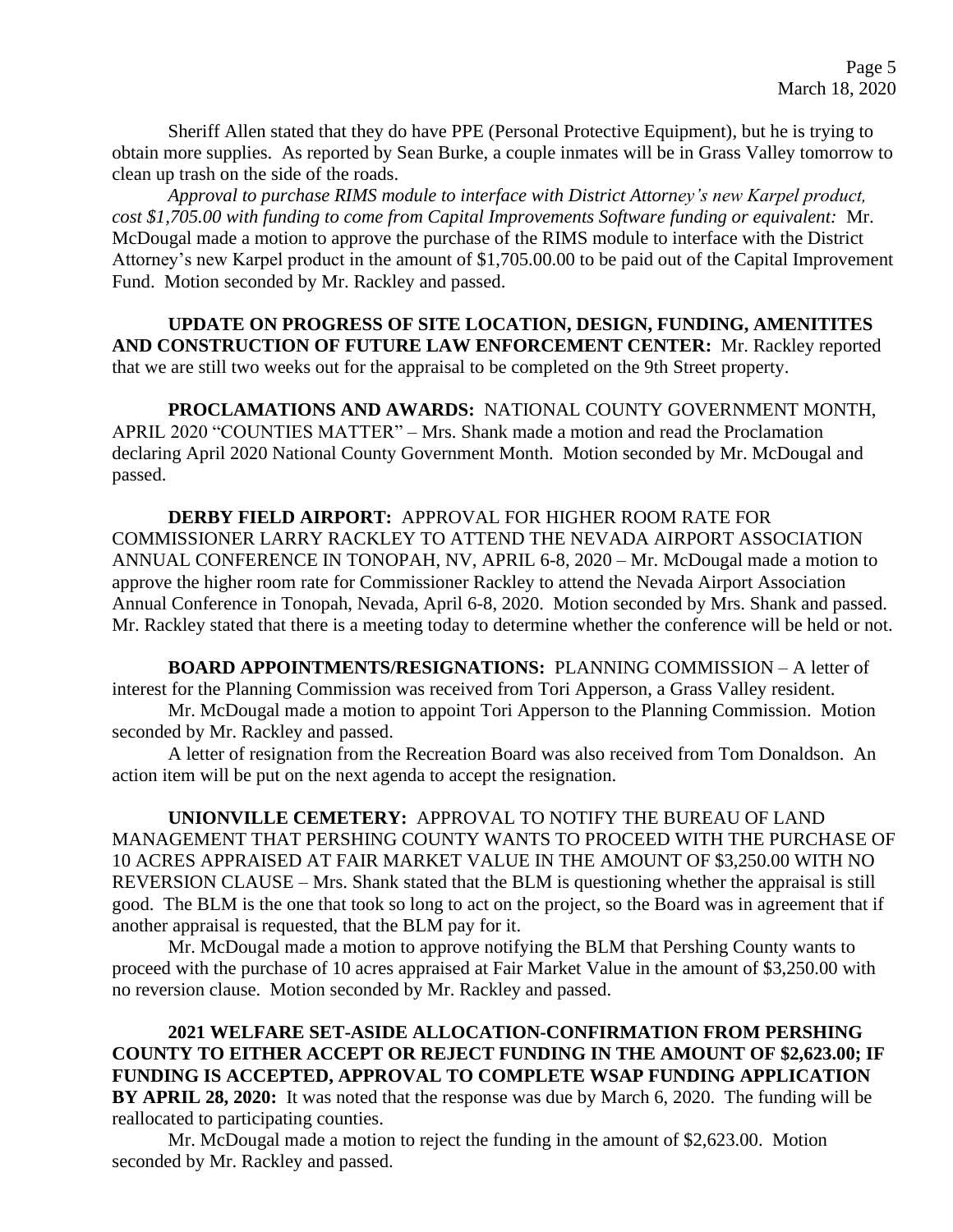**PLANNING & BUILDING DEPARTMENT, IMLAY WATER:** James Evans was present. Mr. Evans gave an update on moving the stuff out of the old trailer into the new storage. Mr. Evans doesn't think much of it is salvageable.

REQUEST FOR REVIEW AND APPROVAL OF A PARCEL MAP APPLICATION ON APN #009-180-05 FOR RONALD D. MC COMBS. THE APPLICANT IS PROPOSING TO DIVIDE THE PARCEL INTO (1) 20 ACRE+/- PARCEL AND (1) 62.26 ACRE +/- PARCEL IN ORDER TO SEPARATE THE OCCUPIED PORTION OF LAND FROM THE UNOCCUPIED PORTION. THE PARCEL IS ZONED LOW DENSITY RURAL (LDR) AND LOCATED AT 3900 VAN DIEST ROAD (2.5 MILES EAST OF GRASS VALLEY ROAD) (S ½, SE ¼ OF SECTION 26, T34N, R37E, M.D.B.&M) IN GRASS VALLEY, PERSHING COUNTY, NEVADA – It was noted that this came before the Planning Commission on March 4<sup>th</sup>.

Mr. McDougal is concerned that this would create another buildable parcel. He also doesn't agree with the Planning Commission's statement that there is sufficient water.

Mr. McDougal made a motion to approve the Parcel Map Application for APN #009-180-05 as presented, with a provision that the resulting parcel not have a building right.

Mr. Shields stated that the provision would be unenforceable as it would not appear on the deed. Mr. McDougal rescinded his previous motion and made a motion to not approve the Parcel Map for APN #009-180-05. Motion died due to lack of a second.

Mr. Rackley made a motion to approve the Parcel Map for APN #009-180-05, based on the recommendation of the Planning Commission, noting the findings in the Development Code, Section 17.404.35 A-O. Motion seconded by Mrs. Shank. Mr. McDougal opposed. Motion carried.

Mr. Evans was asked what the cost of a reversion of acreage would be. Mr. Evans stated that a high estimate would be \$1,500.00.

Mr. McDougal would like to see a provision added to the Development Code that any new development must obtain water rights, which they would then relinquish to the State for domestic water.

The meeting recessed at 10:14 a.m. for a Liquor Board meeting and reconvened at 10:18 a.m.

**PERSHING COUNTY DOMESTIC VIOLENCE:** REQUEST TO USE A SMALL SPACE IN IMLAY AND GRASS VALLEY FOR RURAL OUTREACH BY PERSHING COUNTY DOMESTIC VIOLENCE INTERVENTION – Deputy John Rogers and Fran Machado were present on behalf of Domestic Violence.

Deputy Rogers stated that a lot of Pershing County clients living in the Grass Valley are end up going to Winnemucca for help. They would like to do a rural outreach twice a month. Mr. McDougal asked about size of the gathering, due to current concerns. Deputy Rogers stated that it would normally be one on one interaction, but it would occasionally be a small group.

Deputy Rogers also stated that October is National Domestic Violence Awareness Month. They currently have a soup and salad fundraiser in Lovelock and would like to have them in Imlay and Grass Valley as well.

Carmen Turrillas asked if there was a national hotline number that would direct people to the local number. Deputy Rogers stated that both numbers are available.

Mr. Rackley made a motion to approve the use of a small space in the Imlay and Grass Valley Community Centers for Rural Outreach by Pershing County Domestic Violence Intervention. Motion seconded by Mr. McDougal and passed.

**REPORT FROM ADMINISTRATIVE ASSISTANT/HR REP:** Mrs. Wesner stated that she would remain available in her office as always.